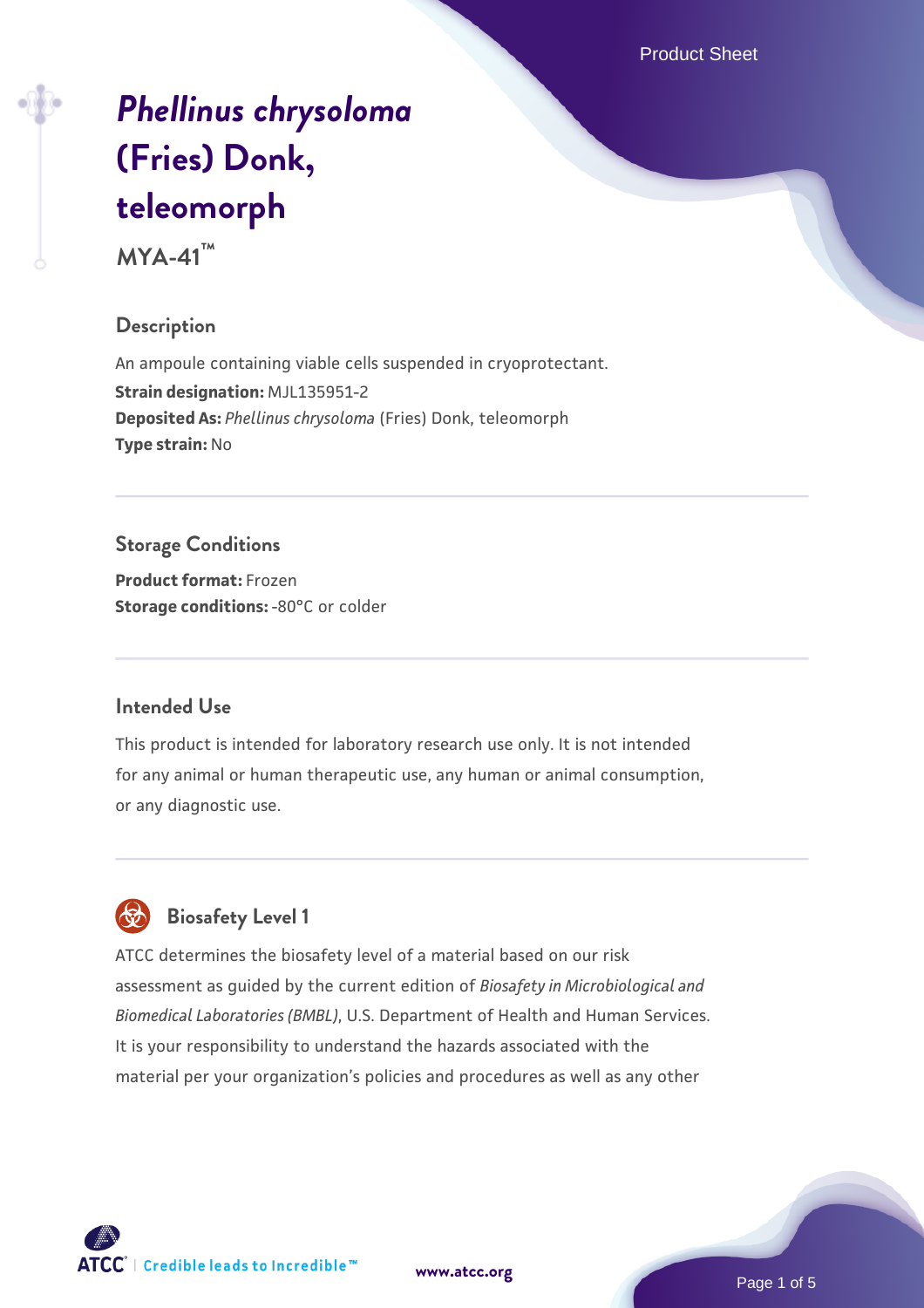#### **[Phellinus chrysoloma](https://www.atcc.org/products/mya-41) [\(Fries\) Donk, teleomorph](https://www.atcc.org/products/mya-41)** Product Sheet **MYA-41**

applicable regulations as enforced by your local or national agencies.

ATCC highly recommends that appropriate personal protective equipment is always used when handling vials. For cultures that require storage in liquid nitrogen, it is important to note that some vials may leak when submersed in liquid nitrogen and will slowly fill with liquid nitrogen. Upon thawing, the conversion of the liquid nitrogen back to its gas phase may result in the vial exploding or blowing off its cap with dangerous force creating flying debris. Unless necessary, ATCC recommends that these cultures be stored in the vapor phase of liquid nitrogen rather than submersed in liquid nitrogen.

#### **Certificate of Analysis**

For batch-specific test results, refer to the applicable certificate of analysis that can be found at www.atcc.org.

#### **Growth Conditions**

**Medium:**  [ATCC Medium 323: Malt agar medium](https://www.atcc.org/-/media/product-assets/documents/microbial-media-formulations/3/2/3/atcc-medium-323.pdf?rev=58d6457ee20149d7a1c844947569ef92) **Temperature:** 24°C

#### **Handling Procedures**

**Frozen ampoules** packed in dry ice should either be thawed immediately or stored in liquid nitrogen. If liquid nitrogen storage facilities are not available, frozen ampoules may be stored at or below -70°C for approximately one week. **Do not under any circumstance store frozen ampoules at refrigerator**

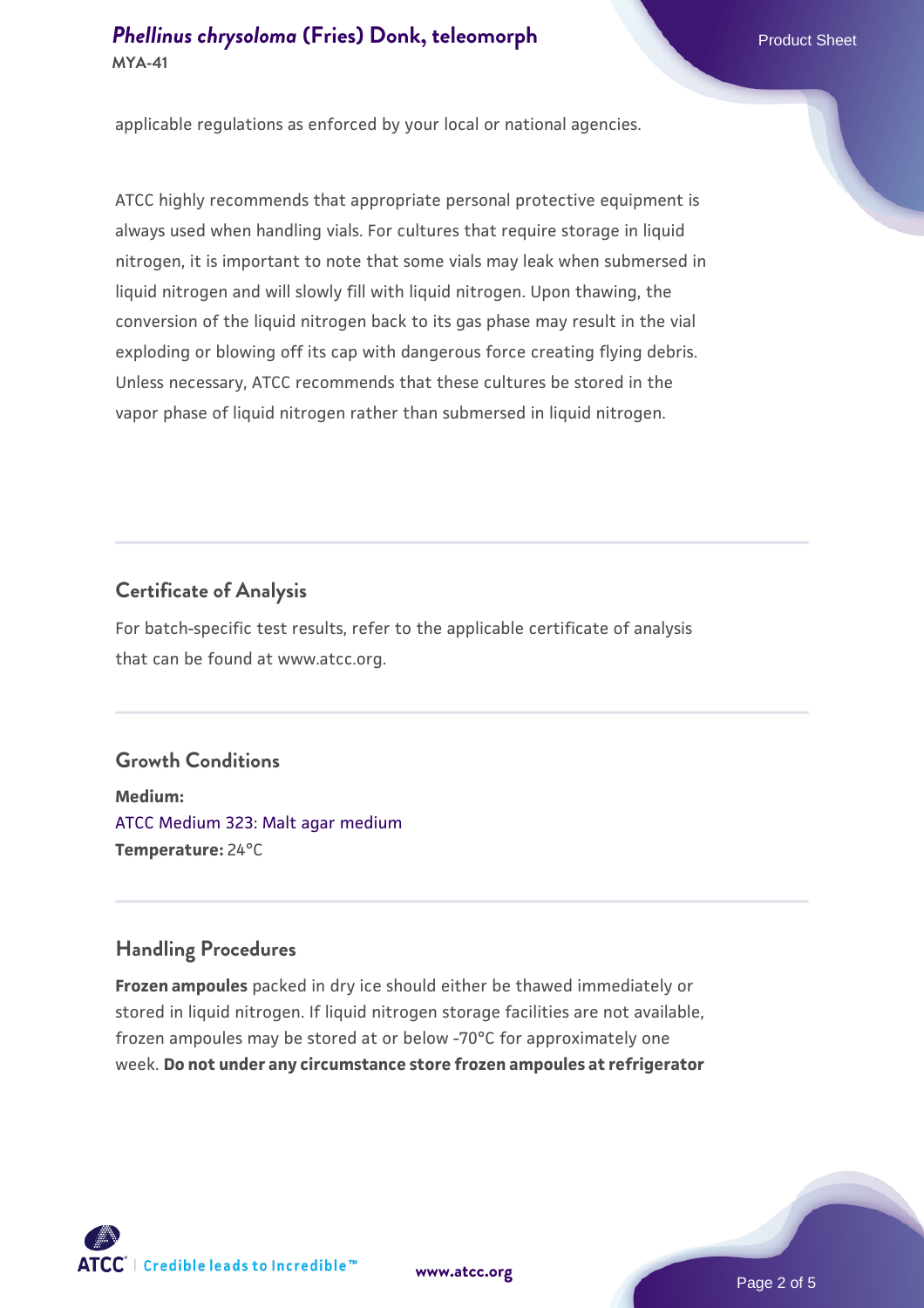## **[Phellinus chrysoloma](https://www.atcc.org/products/mya-41) [\(Fries\) Donk, teleomorph](https://www.atcc.org/products/mya-41)** Product Sheet

**MYA-41**

**freezer temperatures (generally -20°C)**. Storage of frozen material at this temperature will result in the death of the culture.

- 1. To thaw a frozen ampoule, place in a **25°C to 30°C** water bath, until just thawed **(approximately 5 minutes)**. Immerse the ampoule just sufficient to cover the frozen material. Do not agitate the ampoule.
- 2. Immediately after thawing, wipe down ampoule with 70% ethanol and aseptically transfer at least 50 µL (or 2-3 agar cubes) of the content onto a plate or broth with medium recommended.
- 3. Incubate the inoculum/strain at the temperature and conditions recommended.
- 4. Inspect for growth of the inoculum/strain regularly for up to 4 weeks. The time necessary for significant growth will vary from strain to strain.

#### **Material Citation**

If use of this material results in a scientific publication, please cite the material in the following manner: *Phellinus chrysoloma* (Fries) Donk, teleomorph (ATCC MYA-41)

#### **References**

References and other information relating to this material are available at www.atcc.org.

#### **Warranty**

The product is provided 'AS IS' and the viability of ATCC<sup>®</sup> products is warranted for 30 days from the date of shipment, provided that the customer has stored and handled the product according to the information included on the product information sheet, website, and Certificate of Analysis. For living cultures, ATCC lists the media formulation and reagents that have been found to be effective for the product. While other



**[www.atcc.org](http://www.atcc.org)**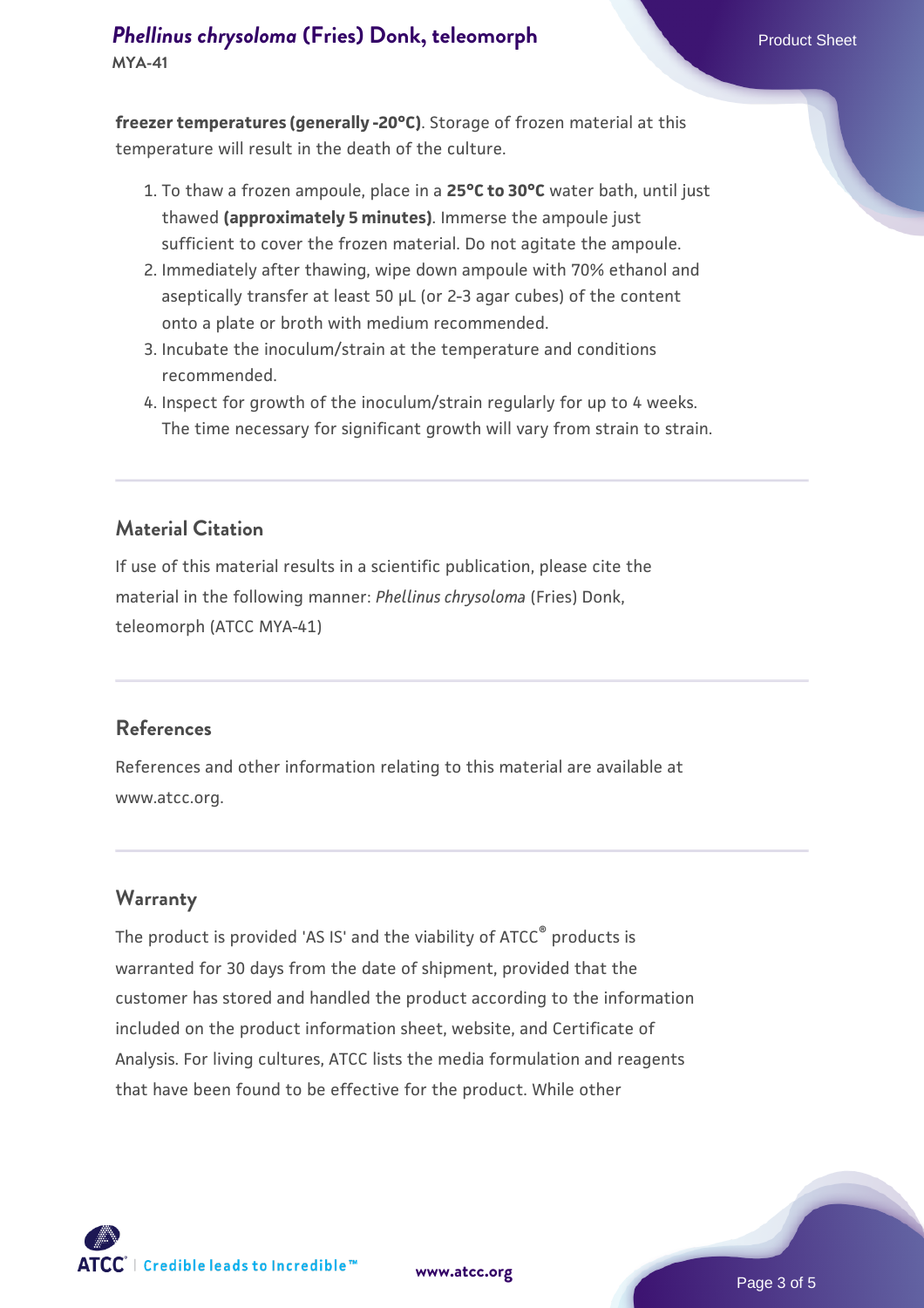#### **[Phellinus chrysoloma](https://www.atcc.org/products/mya-41) [\(Fries\) Donk, teleomorph](https://www.atcc.org/products/mya-41)** Product Sheet **MYA-41**

unspecified media and reagents may also produce satisfactory results, a change in the ATCC and/or depositor-recommended protocols may affect the recovery, growth, and/or function of the product. If an alternative medium formulation or reagent is used, the ATCC warranty for viability is no longer valid. Except as expressly set forth herein, no other warranties of any kind are provided, express or implied, including, but not limited to, any implied warranties of merchantability, fitness for a particular purpose, manufacture according to cGMP standards, typicality, safety, accuracy, and/or noninfringement.

#### **Disclaimers**

This product is intended for laboratory research use only. It is not intended for any animal or human therapeutic use, any human or animal consumption, or any diagnostic use. Any proposed commercial use is prohibited without a license from ATCC.

While ATCC uses reasonable efforts to include accurate and up-to-date information on this product sheet, ATCC makes no warranties or representations as to its accuracy. Citations from scientific literature and patents are provided for informational purposes only. ATCC does not warrant that such information has been confirmed to be accurate or complete and the customer bears the sole responsibility of confirming the accuracy and completeness of any such information.

This product is sent on the condition that the customer is responsible for and assumes all risk and responsibility in connection with the receipt, handling, storage, disposal, and use of the ATCC product including without limitation taking all appropriate safety and handling precautions to minimize health or environmental risk. As a condition of receiving the material, the customer agrees that any activity undertaken with the ATCC product and any progeny or modifications will be conducted in compliance with all applicable laws, regulations, and guidelines. This product is provided 'AS IS' with no representations or warranties whatsoever except as expressly set forth herein and in no event shall ATCC, its parents, subsidiaries, directors, officers,



**[www.atcc.org](http://www.atcc.org)**

Page 4 of 5